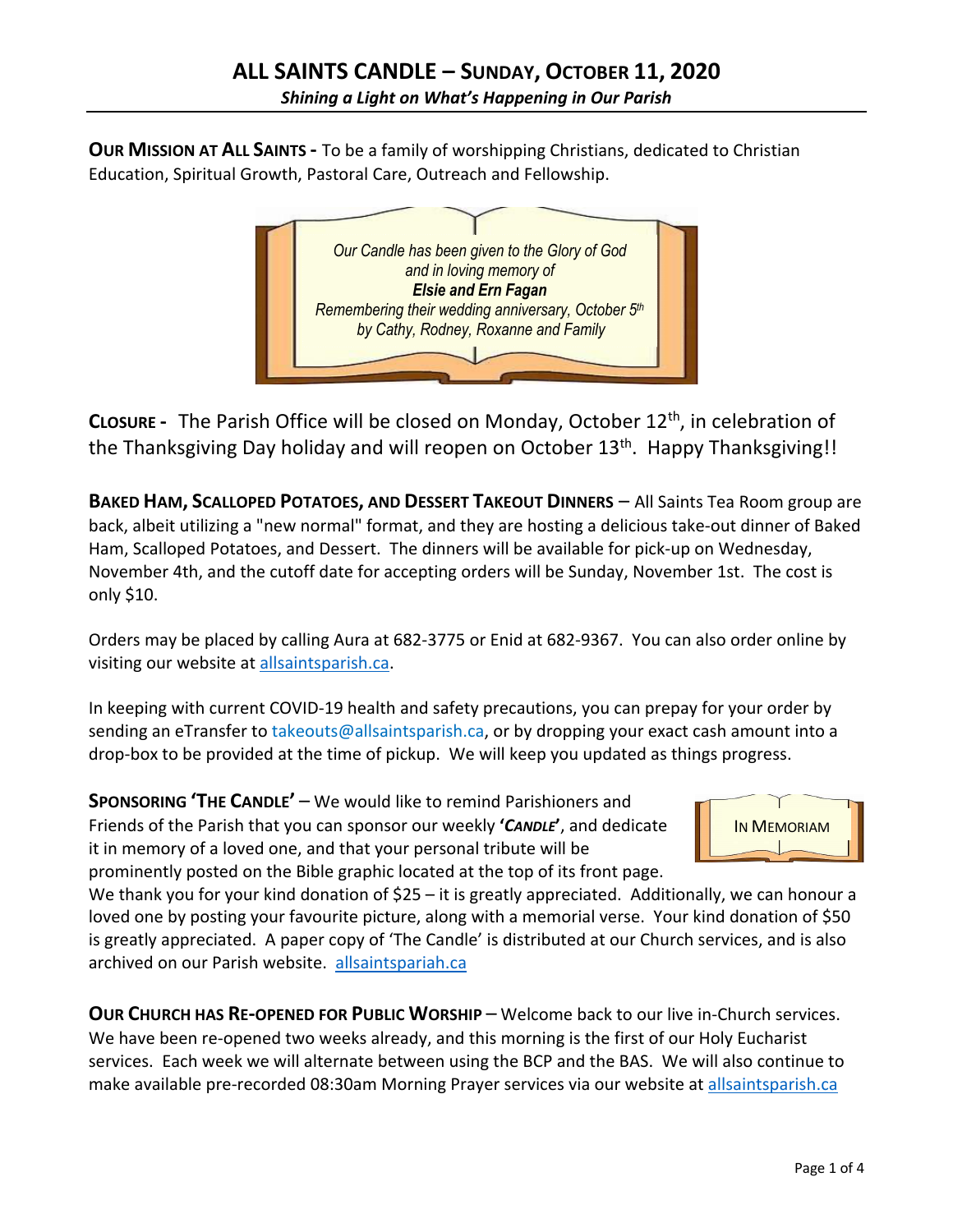#### **THANK OFFERING – GENERAL FUND**

• A Thank Offering has been given in thanksgiving for all the many family blessings - by Winnie Abbott

#### **MEMORIAM – GENERAL FUND**

- In loving memory of **Myrtle Haskell**, our mother and grand-mother, on her birthday October  $4<sup>th</sup>$  – by Ros, Ralph and Family
- In loving memory of **Myrtle Haskell**, our mother and grand-mother, on her birthday October 4th – by Karen, Katelyn and Allison
- In loving memory of **Judy Newhook**, remembering her 9<sup>th</sup> year of death, October 13<sup>th</sup> by Alf, Paula and Stephanie

**AGM –** Our Annual General Meeting has been postponed until further notice

**YOUTH MINISTRY -** Our Youth Ministry programs will resume as COVID-19 regulations permit



### **THE CHURCH OF ENGLAND ORPHANAGE IN NEWFOUNDLAND** 1855-1969,

Bishop Geoff's latest book, was launched at the CLB Armoury on Friday, September 25, 2020. This is a must read for anyone associated with the orphanage, as a resident, as staff and clergy or anyone interested in the history of the Anglican Church in Newfoundland and Labrador. The book sells for \$18.95 from the Diocesan Resource Centre and may also be purchased by mail within Canada for \$25.00 (shipping and handling included). For more information please contact the Diocesan Resource Centre at 709-576-6051 or email:

rescentr@anglicanenl.net or write: Diocesan Resource Centre, 19 King's Bridge Road, St. John's, NL, A1C 3K4

**TAKE-OUT SUPPER -** St. John the Evangelist Anglican Church in Topsail will be hosting a Take-Out Lasagna Supper (Lasagna, Salad, Roll and Dessert) on Saturday October 24th. \$15 adults and \$7.50 children under 12. Take-outs will be available for pick up at 5 pm. This is take-out only! To place an order call the parish office at 834-2336 or email sitetopsail@nfld.net Deadline for orders- Thursday October 15th.



### **HOME AGAIN FURNITURE BANK'S 3RD ANNUAL (VIRTUAL)**

**HOUSEWARMING FUNDRAISER** is an evening you don't want to miss. This year's event, presented by Genoa Design International, Nalcor Energy and Verafin, is being held on October 16th. You can join us from the comfort of your own home for a fun evening with fabulous hosts Don-E Coady and

Lynn Hammond, and musical entertainment from the talented Janet Cull and Brad Jefford. The evening also includes a funny and interactive game and super silent auction items that we can't wait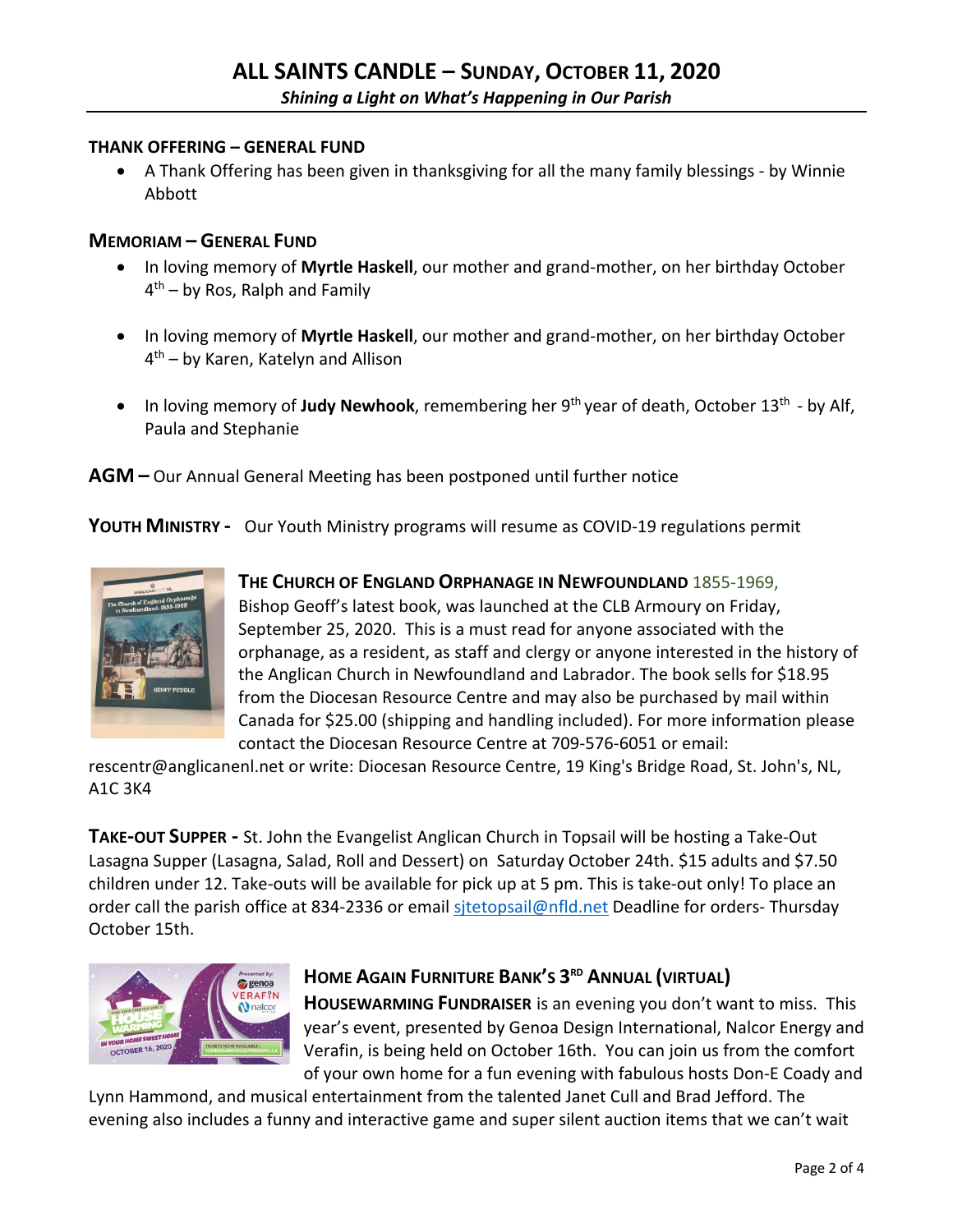for you to see! Get your tickets today, and help turn houses into homes for those who need it most. Find us at homeagainhousewarming.ca



October 2020

## **Stories that Matter**

At a Beaver's meeting one night, a little boy presented me with his birthday money for the food bank. Can you imagine a little boy asking his friends to give him money to give to the food bank? He was so proud when gave it. What an example he is to others.

**Fay Dawe, Food Bank Coordinator** 

### Annual Meeting Review September 2019-August 2020

| <b>Clients</b>           | Total | <b>Financial Report</b> |           |
|--------------------------|-------|-------------------------|-----------|
| <b>Adults</b>            | 3,899 | <b>Income</b>           | \$149,759 |
| Children                 | 1.774 | <b>Expenses</b>         | \$119,690 |
| <b>Hampers</b>           | 2,969 |                         | \$30,069  |
| <b>New Clients</b>       | 140   | <b>Net Assets-</b>      |           |
| <b>Christmas Hampers</b> | 437   | End of Year \$121,313   |           |

### **Christmas Hampers**

Last year the CBS/Paradise Food Bank distribute over 437 Christmas hampers. Due to the COVID-19 situation many avenues of support for the Annual Christmas Hamper Appeal may not be available this year. The Food Bank will be relying upon financial donations to ensure families and individuals in need receive a hamper during this coming Christmas season. A hamper for 1 person \$50, 2-3 people \$75, 4-up \$100. If you are unable to donate a full hamper any donation is appreciated. Thank you.

To request a Christmas Hamper in the CBS/Paradise area please contact the CBS/Paradise Food Bank at 834-2800 by December 4th. Distribution is December 15th to the 18th from 9am-2pm Last day at the Food Bank for 2020 is December 19th and will reopen on January 5th, 2021.

You may donate through your local church, direct donations to the food bank or online by Canada Helps.org cbs/paradise community food bank ltd



81 Conception Bay Hwy, C.B.S., NL 709-834-2800